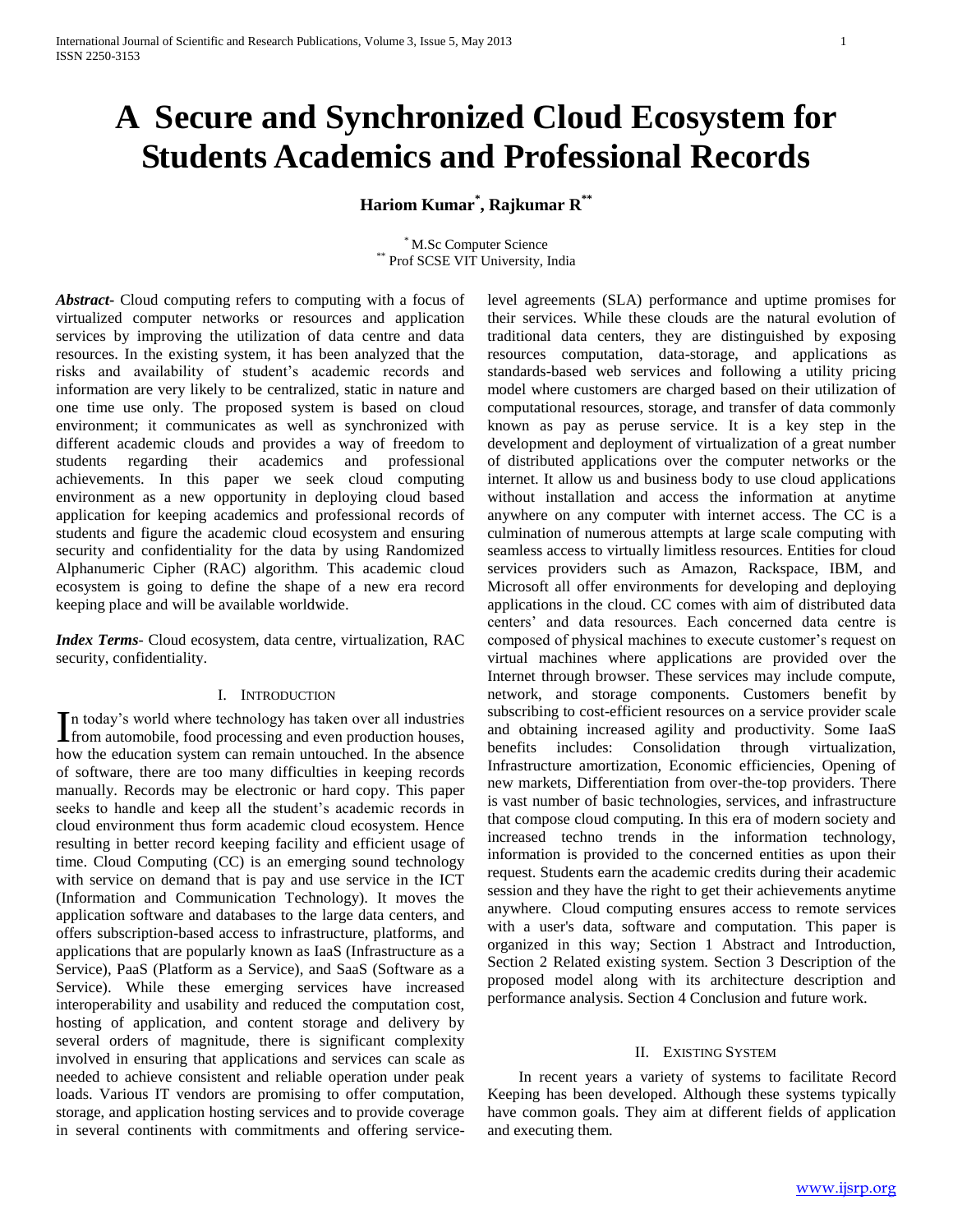Virtualization is one of the most important technologies among them. It is a mechanism of abstracting the hardware and system resources which are located remotely. It has revolutionized center of data technology with the help of a set of techniques and tools that facilitate the providing and management of the dynamic data center's infrastructure. It has become an essential and enabling technology of cloud computing environments. Virtualization can be defined as the abstraction of the four computing resources these are storage, processing power, memory, and network. Virtualization enables high, reliable, and agile deployment mechanisms and management of services, providing on-demand service and live migration services which improve reliability. Accordingly, having an effective management's suite for managing virtual machines infrastructure is critical for any cloud computing infrastructure as a service (IaaS) vendor. Many web sites and web services are available for record keeping for different –different types of information like banking, financial, educational etc.



**Fig:-1 Existing System for keeping student academic records.**

 In the existing system students academic records are kept in a hard copy file in the office of the institution which is issued by the authorized party. And same copy is also issued to the students in time only once after completion of his course. From fig:1-The solid lines indicate that a hard copy of student's records has been issued to the respective students whereas the dotted lines show that the academic information is also kept in electronic or digital form into the databases. This copy is used for many purposes like admission in college/university or for job interviews. Now for the job interviews or for the admission candidates move from place to place with original hard copy of the certificates and they have to take care of these wherever they go for counseling and interviews. But in this system disaster like lost of files during travelling, fire etc my happen any time. And to get back the lost file again though the system rules and regulations is very much time consuming even although the concerned institution issue the copy of the file which is equivalent to original files or certificates ,it get delay. By going through these system protocols to get back their academic records students can lose the opportunity to enroll in the college/University for higher studies or may be sometimes job.

#### III. PROPOSED SYSTEM

 In this paper, a model is proposed for keeping student's academic records and achievements in secure and synchronized cloud environment which provides the facilities to the students to get their academic information anytime anywhere. As the system is digital and available over the network i.e. internet students don't have to worry about to carry hard copy of their original documents wherever they move , since these documents are their own academic assets they can access these whenever they need it that is service on demand. For a post graduate student he might be pursued his pre secondary, secondary and undergraduate diploma or degree from different board and university and all his records are kept separately to the institutions respectively and considered as different clouds. As cloud computing is achieving increased popularity, concerns are being expressed about the security issues introduced through adoption of new models. The effectiveness and efficiency of traditional protection mechanisms are being reconsidered as the characteristics of this innovative deployment model can differ widely from those of traditional architectures. An alternative perspective on the topic of cloud security is that this is but another, although quite broad, case of applied security and that similar security principles that apply in shared multi-user mainframe security models apply with cloud security. Here cloud made up of computers is extending beyond a single company or an enterprise. The applications and data served by the cloud are available to broad concerned group of users; it crosses enterprise and crossed the platform. Service is accessed via the Internet. Any authorized user can access these docs and apps from any computer over any internet connection. And, to the user, the technology and infrastructure behind the cloud is invisible. It isn't apparent and, in most cases it doesn't matter whether cloud services are based on HTTP, HTML, and XML, JavaScript, PHP or other specific technologies. In the proposed model I want to build a cloud ecosystem in which all the concerned board clouds and the institution clouds will we be synchronized and will communicate with each other based on the insolvent of student's identity. We will provide strong authentication and security ID to the student to log into the cloud ecosystem and to get their academic and achievements anytime anywhere.



**Fig:-2 Proposed Academic Cloud Ecosystem**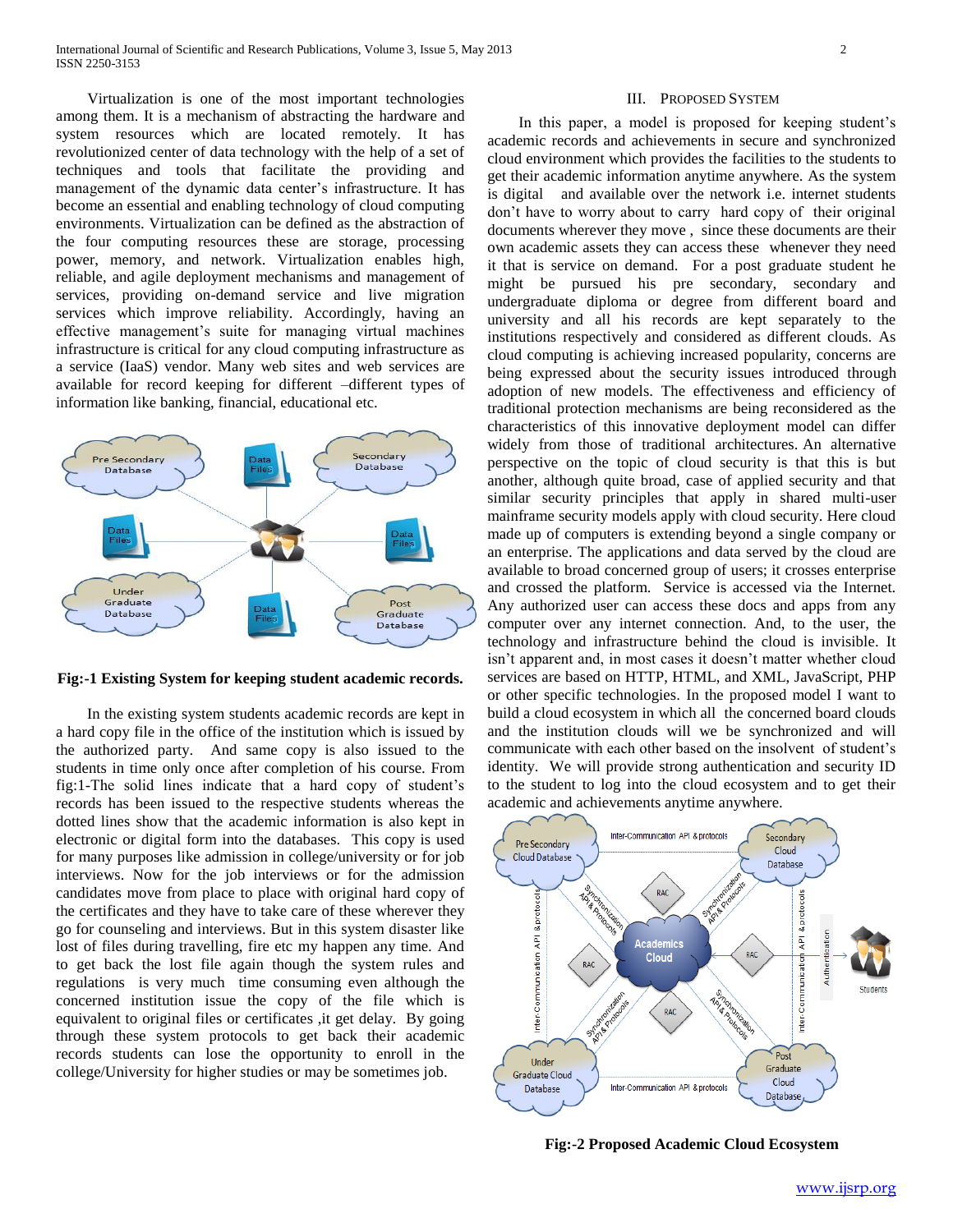Students are pursuing their courses during academic session in different intuitions and educational bodies and their academic records are issued to them as upon completion of courses. Here cloud made up of computers is extending beyond a single academic institution. The applications and data served by the cloud are available to broad concerned group of users that is student; Service is accessed via the Internet. Any authorized student can access these docs from any computer over any Internet connection. And, to the user, the technology and infrastructure behind the cloud is invisible. It isn't apparent and, in most cases it doesn't matter whether cloud services are based on HTTP, HTML, and XML, JavaScript, PHP or other specific technologies. In the proposed Academic Cloud Ecosystem the students' academic databases are intercommunicated with the help of proper protocols and APIs (Application Program Interfaces). Usage of the API is via the HTTP protocol. These APIs allows us to write portable code that can interoperate with multiple cloud vendors. The cloud API brings cloud technologies to PHP and the PHPilosophy to the cloud, starting with common interfaces for four cloud application services such as file storage, document storage, simple queues and infrastructure. It is cooperative effort of several major cloud vendors to create a single, simple, interoperable API that works with many cloud services and providers. This works under way to add support for more cloud services and cloud providers. Cloud computing won't

reach its full potential without openness and flexibility. The simple cloud API is an important tool for keeping the cloud open and the applications flexible. For a post graduate student his/her academic records are distributed among different institutions; academic cloud ecosystem is synchronized among pre secondary database, secondary database, under-graduate database and postgraduate database via APIs and protocols. In other words, this cloud application can make use of these academic databases and services with no concern over how the application will be deployed. System is configured to maintain compatibility with services and academic databases; the data source can be chosen through configuration changes alone at the time of deployment. From Fig: 2 It would be visualized that student will be authenticated and get login to the Academic Cloud System with unique ID to view their profiles and academic details on a single click.

#### **Security Concern for Authentication RAC (Randomized Alphanumeric Cipher) Algorithm**

 We provide authentication and security with the help of Randomized Alphanumeric Cipher (RAC) algorithm. It is based on asymmetric key cryptography and uses random functions with specific way of bit stuffing and stuffing.



**Fig:-3 Flowchart RAC algorithm**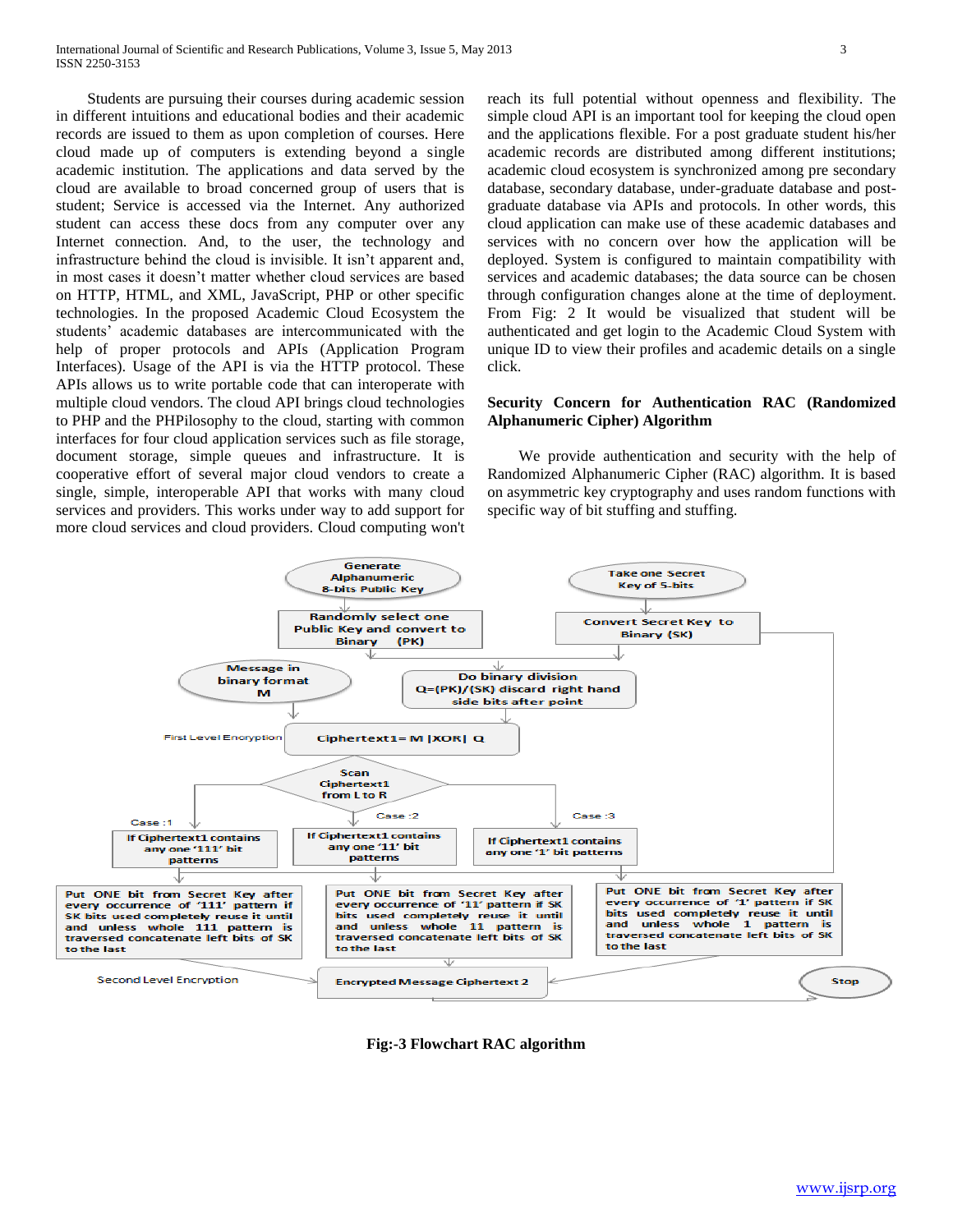# **Encryption Algorithm**

- Randomly generate N number of 8-bit alphanumeric characters.
- Select one public key (PK) of 8-bit and one secret key (SK) of 5-bits.
- Convert Public Key and Private Key to binary format.
- Compute the quotient of binary division where  $Q=$ (PK)/ (SK).
- Take message (M) and convert into binary format.
- Perform XOR operation with message 'M' and quotient 'Q'. It gives first level encryption Ciphertext1=M|XOR|Q
- Scan the Ciphertext1 from left to right as per cases mentioned in flowchart.
- Perform specific bit stuffing for particular selected case.
- Concatenate the unused bits of SK at last
- It results second level encryption and we get cipertext2

# **Decryption Algorithm**

- It is just the reverse of Encryption.
- Remove the appended bits from ciphertext2.
- Remove stuffed bits and match it with SK bits. If removed bits equals with SK bits.
- We get ciphertext1.First level decryption over.
- Perform XOR with ciphertext1 and quotient Q.
- This results plain message 'M'. Second level of decryption.

. RAC algorithm is used for encryption and decryption of students ID and provides strong authentication to login to academic cloud ecosystem.

# **Analysis**



**Fig:-4 Time Spent per state**

# **Time Spent per Domain**

| my.phpcloud.com          | 51.97% |  |
|--------------------------|--------|--|
| d1xklv3tn7qmp2.cl 29.72% |        |  |
| s3.amazonaws.com 17.80%  |        |  |
| www.google-<br>analyt    | 0.51%  |  |

# **Fig:-5 Time Spent per Domain**

 Above diagram of fig-4 shows that time spent per state such as connection time, SSL (Secure Socket layer), Waiting time, DNS (Domain Name Server) time, receive time and send time.Fig-5 indicates comparatively time spent per domain like my.phpcloud.com,s3.amazonaws.com,google etc.



**Fig:-6 Page Size and Request Count**

 Fig -6 shows that page size with respect to request count of that page throughout the user log session in academic cloud ecosystem.